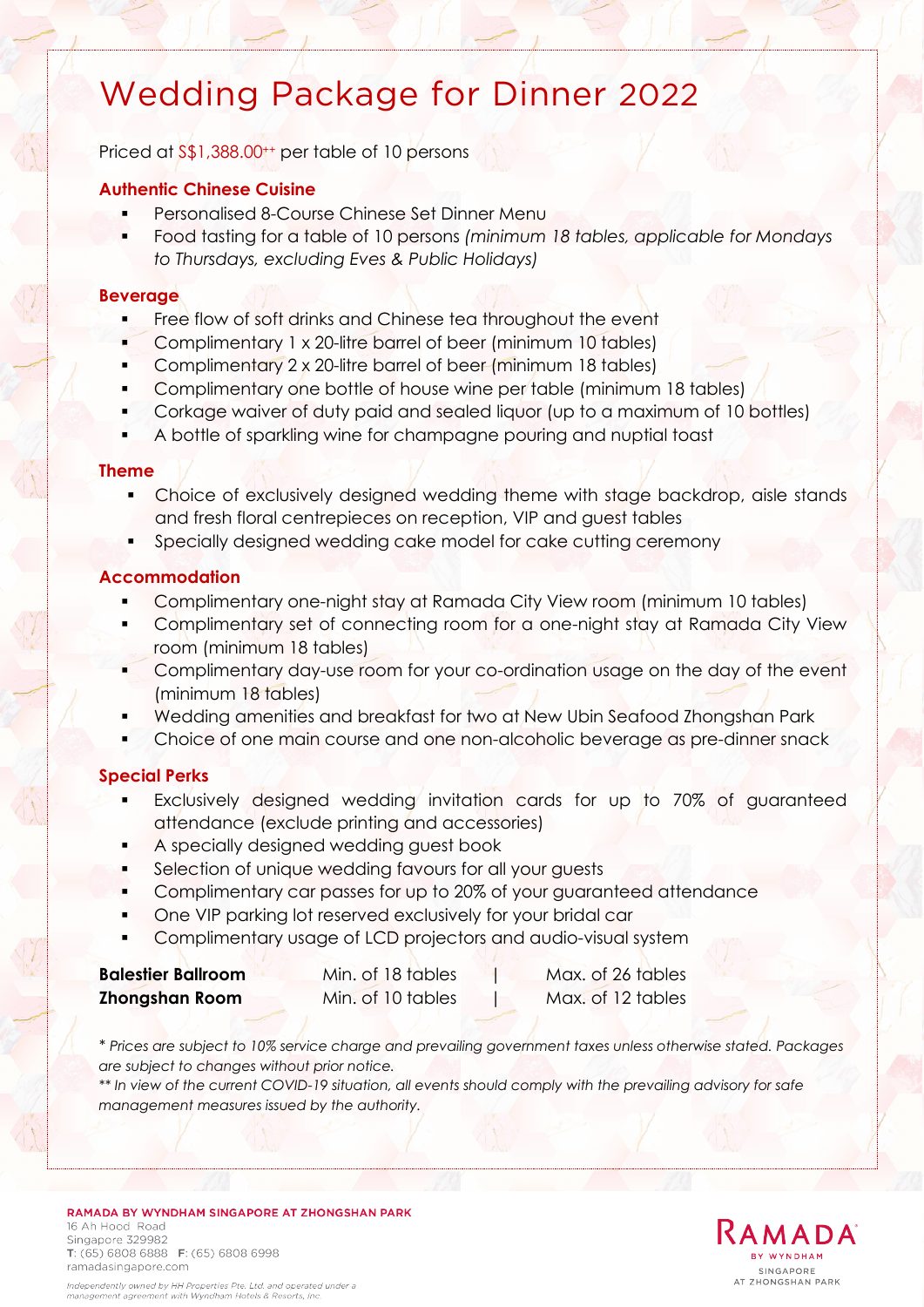# MENU

### **华美达特色大拼盘 | Ramada's Delight Platter**

*(Choice of 5 items)*

- Crabmeat Omelette
- □ Chilled Prawns coated with choice of Dressing (Thousand Island/White Mayo/Ginger Mayo)
- Deep-Fried Phoenix Seafood Rolls
- Chilled Baby Octopus with Pineapple Salsa
- Chilled Shredded Chicken and Jellyfish Salad
- □ Szechuan Deep-Fried Yamabushitake Mushrooms
- Deep-Fried Crispy Prawn Rolls
- □ Smoked Duck with BBQ Dressing
- Deep-fried Prawns in Beancurd Skin Rolls with BBQ Sauce
- □ Baked Chicken with Yuzu Ponzu
- Deep-Fried Hon Shimeji Mushrooms with Ginger Mayonnaise Dressing
- Wakame, Cucumber and Tomato Salad
- Crispy Fried Vermicelli Vegetarian Spring Rolls
- □ Roast Duck with Plum Sauce
- □ Drunken Chicken with Chinese Yellow Wine
- □ Seaweed Shrimp Rolls with Black Pepper Sweet Sauce
- Deep-Fried Phoenix Prawns with Cheese Mayonnaise
- □ Jellyfish with Cucumber and Shredded Duck
- □ Smoked Soy Sauce Chicken
- **Chilled Jellyfish with Thai Dressing**

### **Additional Dish Option**

 $\Box$  Whole Roasted Suckling Pig\* is available at \$388++ per table  $\frac{12}{10}$ (\*Not Available for Food Tasting)

용 Chef's Recommendation

RAMADA BY WYNDHAM SINGAPORE AT ZHONGSHAN PARK 16 Ah Hood Road Singapore 329982 T: (65) 6808 6888 F: (65) 6808 6998



Independently owned by HH Properties Pte. Ltd. and operated under a management agreement with Wyndham Hotels & Resorts, Inc.

ramadasingapore.com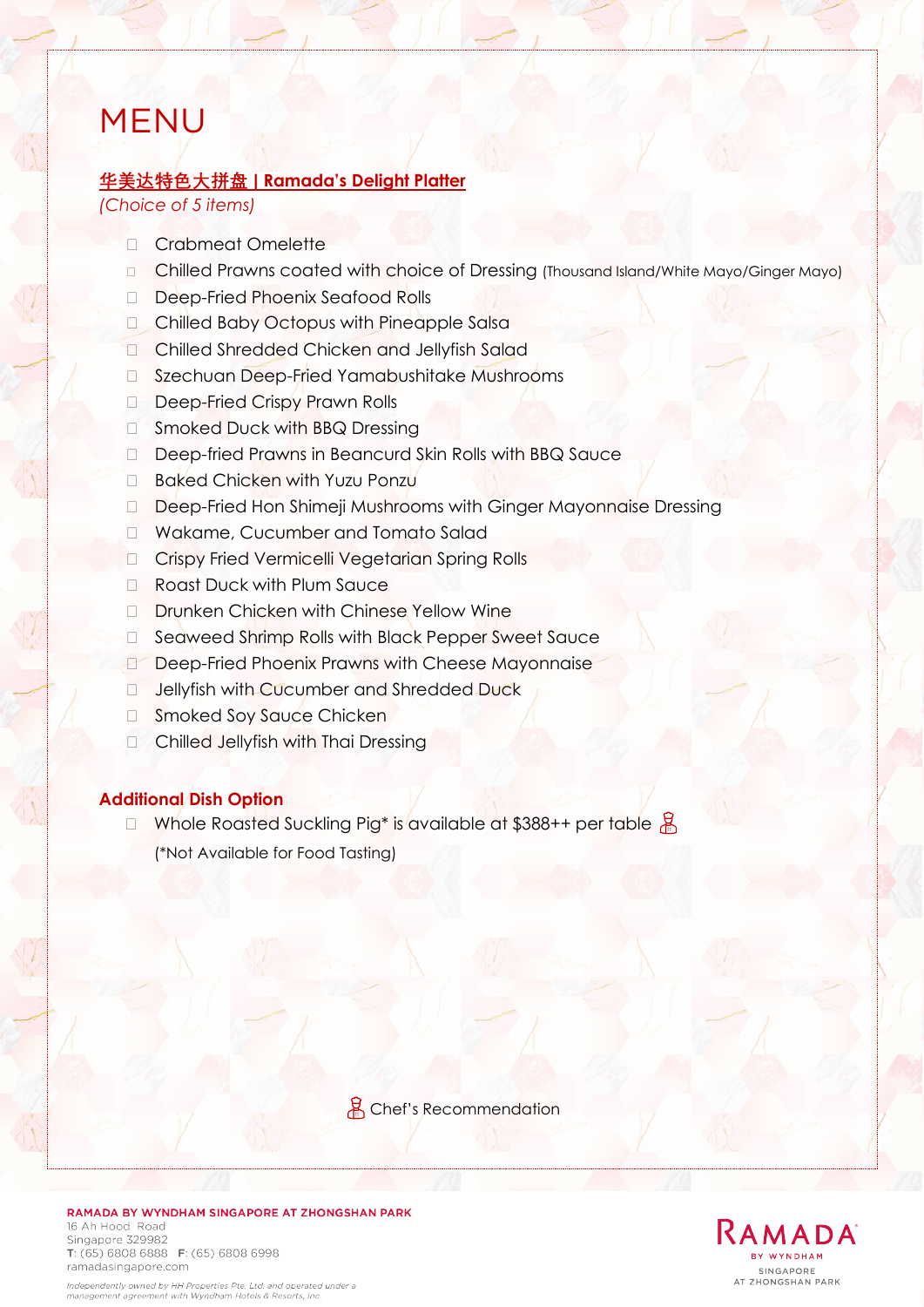### 汤 | **Superior Soup** *(Choice of 1 item)*

 干贝燕窝冬茸羹 Braised Bird's Nest Soup with Fish Maw, Crabmeat, Conpoy and Winter Melon 雪花鱼鳔干贝蟹肉羹

Braised Fish Maw, Conpoy and Crabmeat in Superior Broth

- □ 鲍丝鱼鳔羹 Braised Imperial Treasure Soup (*Shredded Abalone, Golden Mushrooms and Fish Maw)*
- 四宝羹

Four Treasure Soup with Sea Cucumber, Fish Maw, Crabmeat and Bamboo Pith

- □ 金汤鱼鳔蟹肉羹 Braised Pumpkin Soup with Crabmeat and Fish Maw □ 人参雪耳红枣炖鸡汤
- Double Boiled Chicken with Ginseng, White Fungus and Red Dates

### **Top-up Option**

□ Braised Pumpkin Soup with Lobster and Seafood (金汤龙虾海鲜羹) is available at S\$45.00++ per table

### 海鲜 | **Seafood**

*(Choice of 1 item)*

- 橙杏花提子沙律虾 Deep-fried Prawns coated with Orange Apricot Mayonnaise in Rice Nest Basket
- □ XO 酱带子花枝片 Sautéed Scallops and Squid with Chinese Greens and Capsicums in XO Spicy Sauce &
- □ 豉椒彩虹虾球花枝片 Sautéed Prawns and Squid with Seasonal Greens in Black Bean Sauce
- 黑椒带子虾球 Sautéed Prawns and Scallops in Black Pepper Sauce □ XO 酱炒虾球
	- Sautéed Prawns with Seasonal Greens in XO Spice Sauce
- 芥末杏仁脆皮虾 Crispy Almond Crusted Prawns with Wasabi Mayo

용 Chef's Recommendation





Independently owned by HH Properties Pte. Ltd. and operated under a management agreement with Wyndham Hotels & Resorts, Inc.

T: (65) 6808 6888 F: (65) 6808 6998

Singapore 329982

ramadasingapore.com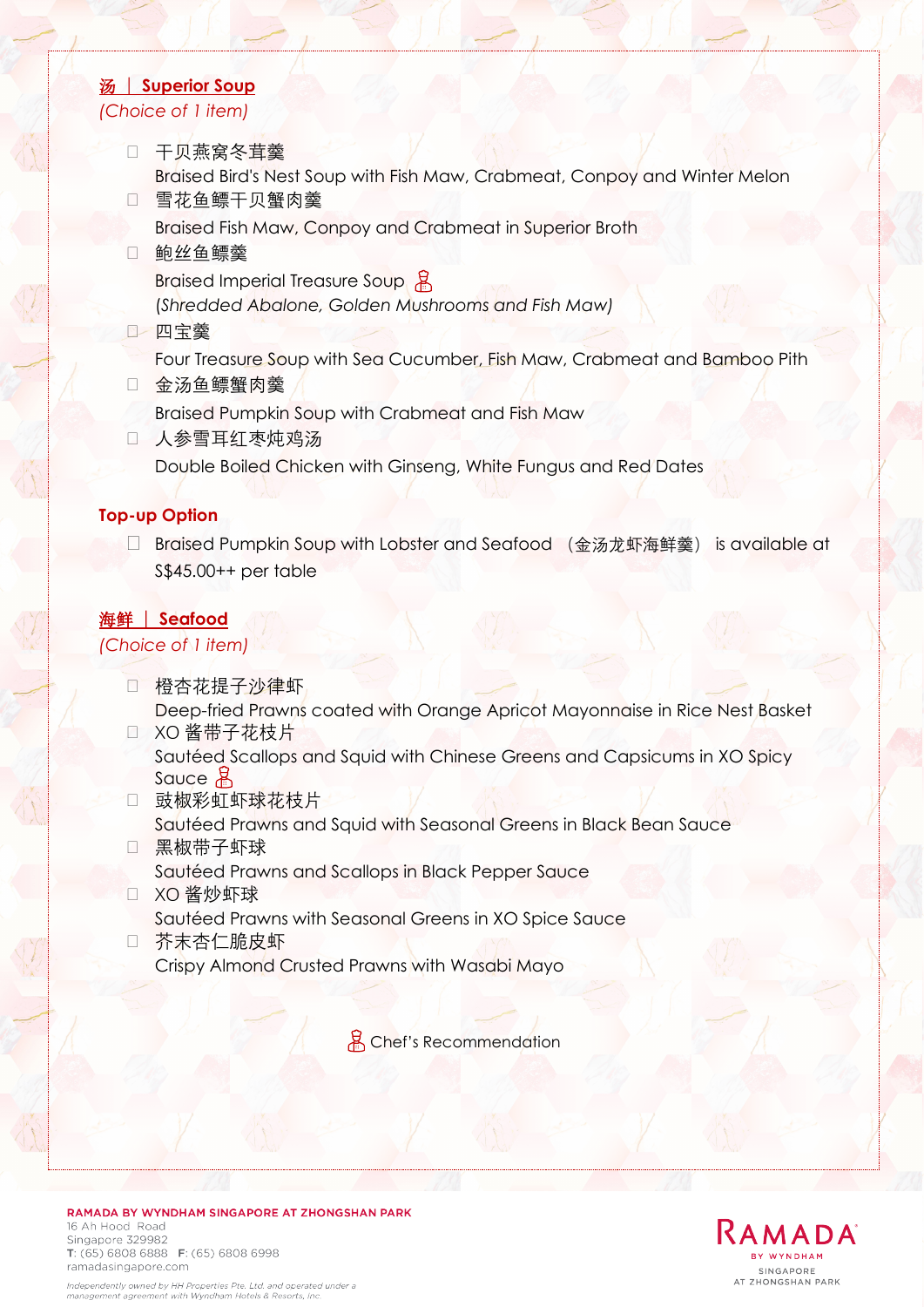### 鱼 | **Fish** *(Choice of 1 item)*

- □ 红鲷鱼 Live Red Snapper
- 石斑鱼 Live Black Garoupa
- 口 龙虎斑 Live Pearl Garoupa
- 比目鱼 **Halibut**

## **Choice of Fish Choice of Preparation Method**

- 港式蒸
- Steamed, Hong Kong Style 潮式蒸

Steamed, Teochew Style

- 豉油皇浸 Deep-Fried with Supreme Soy Sauce
- □ 鼠耳紅枣姜丝蒸 Steamed with Black Fungus, Red Dates and Ginger in Superior Sauce

### **Top-up Option**

□ Marble Goby (笋壳) is available at an additional cost of S\$40.00++ per table.

# 蔬菜 | **Vegetable**

*(Choice of 1 item)*

- □ 鲍鱼仔鲜菇扒时蔬 Braised Baby Abalone with Fresh Shiitake Mushrooms and Seasonal Greens &
- 海参白灵菇扒时蔬 Slow-Cooked Sea Cucumber with Bailing Mushrooms and Seasonal Greens in Oyster Sauce
- □ 海螺蟹肉配西兰花 Braised Conch and Crabmeat with Broccoli
- 口 干贝海螺配时蔬 Braised Conch with Seasonal Greens in Conpoy Sauce
- □ 红烧鲍鱼扣西兰花 Braised Baby Abalone with Gluten and Broccoli

### **Top-up Option**

□ Braised 6-Head Abalone with Fresh Shiitake Mushrooms and Seasonal Greens (六头鲍鱼仔鲜菇扒时蔬) is available at S\$40.00++ per table

용 Chef's Recommendation

### RAMADA BY WYNDHAM SINGAPORE AT ZHONGSHAN PARK 16 Ah Hood Road Singapore 329982

T: (65) 6808 6888 F: (65) 6808 6998 ramadasingapore.com Independently owned by HH Properties Pte. Ltd. and operated under a

management agreement with Wyndham Hotels & Resorts, Inc.

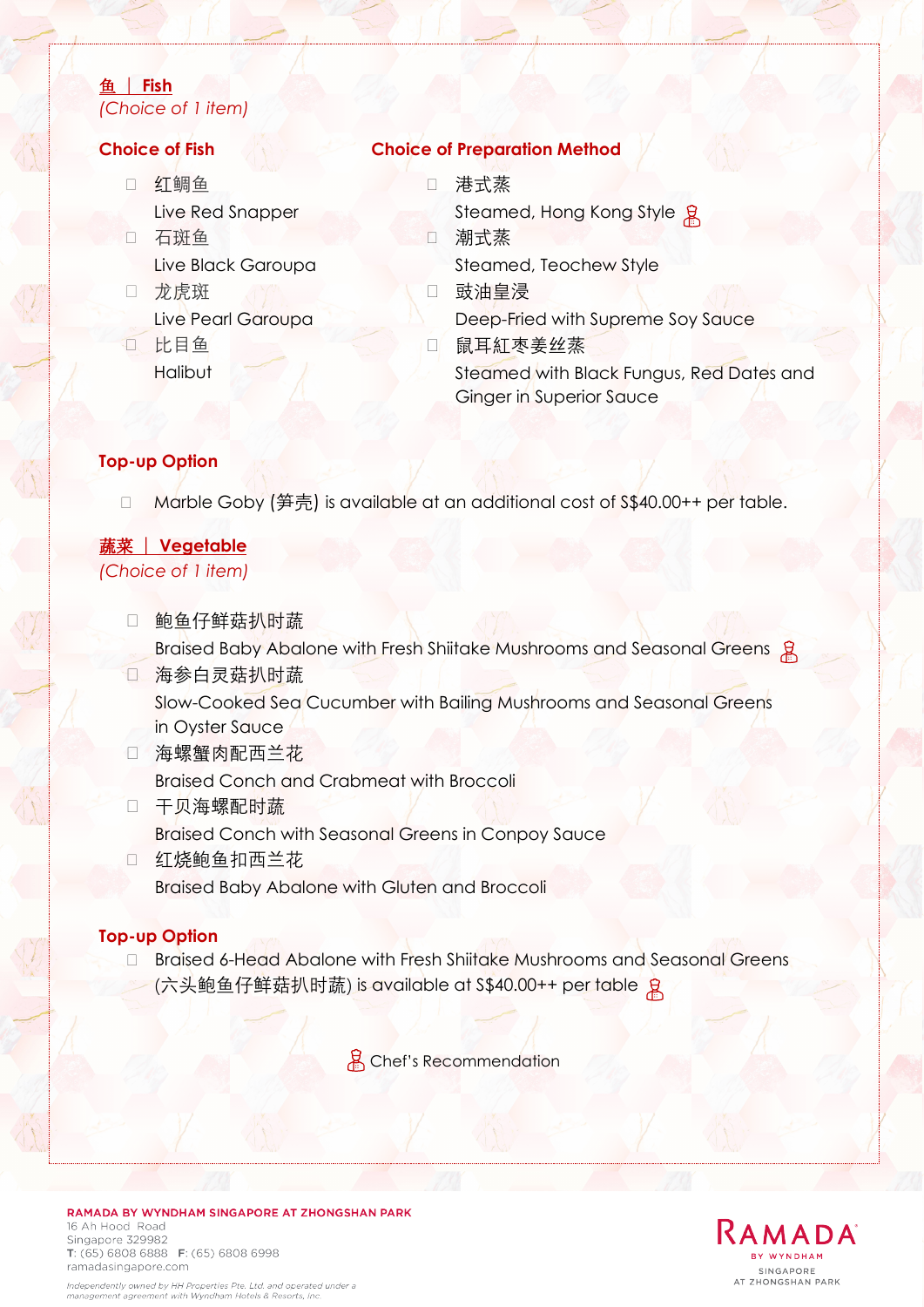## 禽 | **Poultry** *(Choice of 1 item)*

避风塘炸子鸡

Typhoon Shelter Crispy Fried Chicken with Dried Chilli, Shallots and Minced Garlic served with Prawn Crackers 봄

- □ 红酒果味炸子鸡 Crispy Fried Chicken with Chef's Special Fruity Red Wine Sauce served with Prawn **Crackers**
- □ 南乳酱炸子鸡

Crispy Fried Chicken served with Sweet Fermented Beancurd Sauce and Prawn Crackers

- 沙爹酱炸子鸡
- Crispy Fried Chicken served with Nyonya Satay Sauce and Thai Rice Crackers
- □ 香辣芒酱炸鸡
	- Deep-Fried Boneless Chicken served with Spicy Mango Sauce
- 口 泰式炸子鸡配杏仁片 Crispy Fried Chicken served with Thai Curry Spices and Almond Flakes

### **Top-up Option**

□ Roast Duck with Kumquat Plum Sauce (金桔梅酱烤鸭) is available at an additional cost of S\$20.00++ per table.

面饭 | **Noodles/Rice**

*(Choice of 1 item)*

口 干烧伊府面

Stewed Ee-Fu Noodles with Mushrooms and Chives

□ 干贝鸡粒荷叶饭

Steamed Lotus Rice with Diced Chicken, Shrimp, Chinese Mushrooms and Conpoy

□ 黑椒鸡丝焖水晶面

Braised Crystal Noodles with Shredded Chicken and Prawns in Black Pepper Sauce &

□ 焖熏鸭丝牛面

Stewed Hong Kong Egg Noodles with Smoked Duck and Vegetables

粤式虾拉面

Cantonese Style Stewed Ramen with Prawns

粤式炒鱼茸面

Cantonese Style Stewed Fish Noodles

용 Chef's Recommendation



### RAMADA BY WYNDHAM SINGAPORE AT ZHONGSHAN PARK 16 Ah Hood, Road

Singapore 329982 T: (65) 6808 6888 F: (65) 6808 6998 ramadasingapore.com